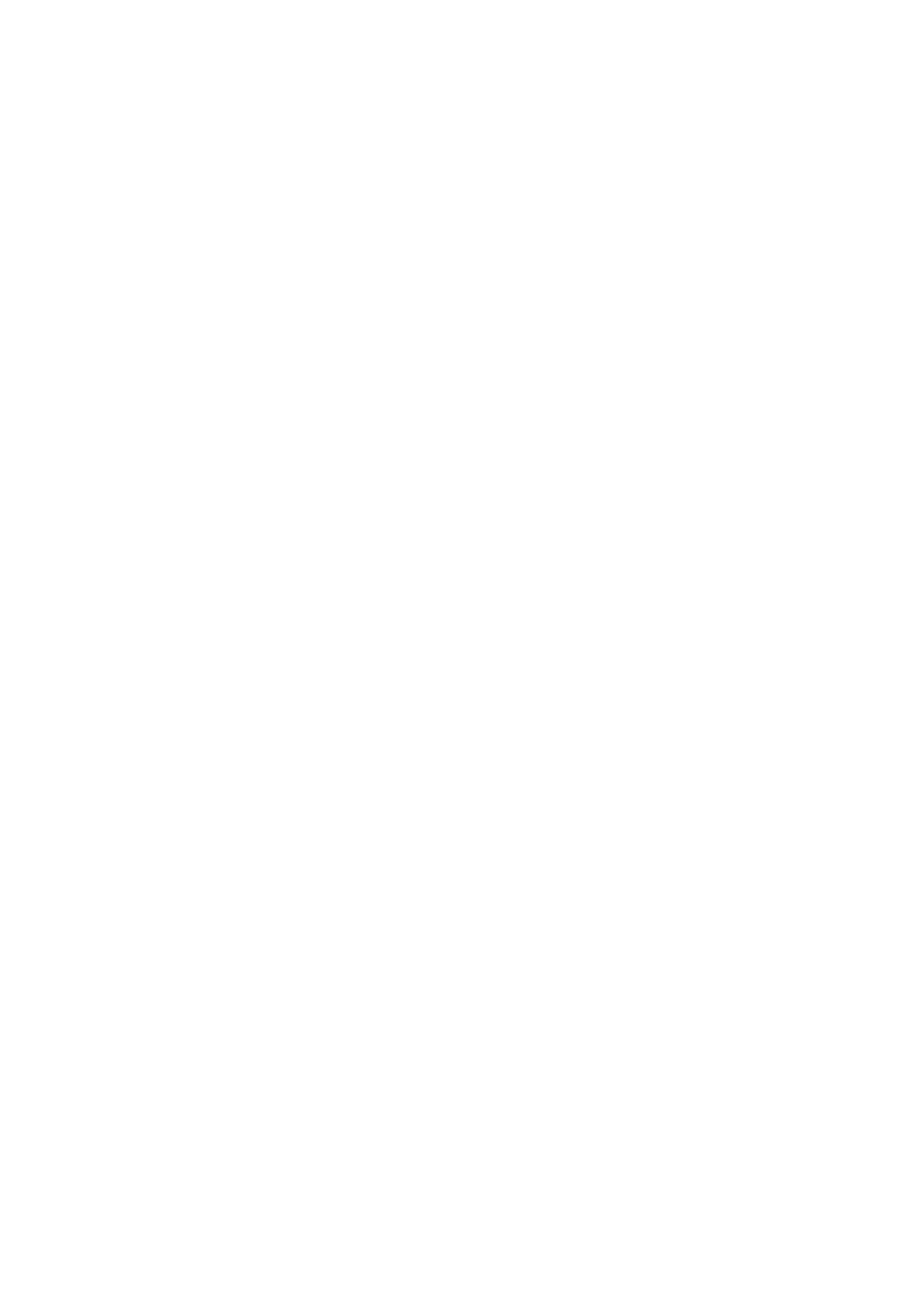# Содержание

### **CMBE**

| Русский (RU) |  |
|--------------|--|
| Қазақша (KZ) |  |
|              |  |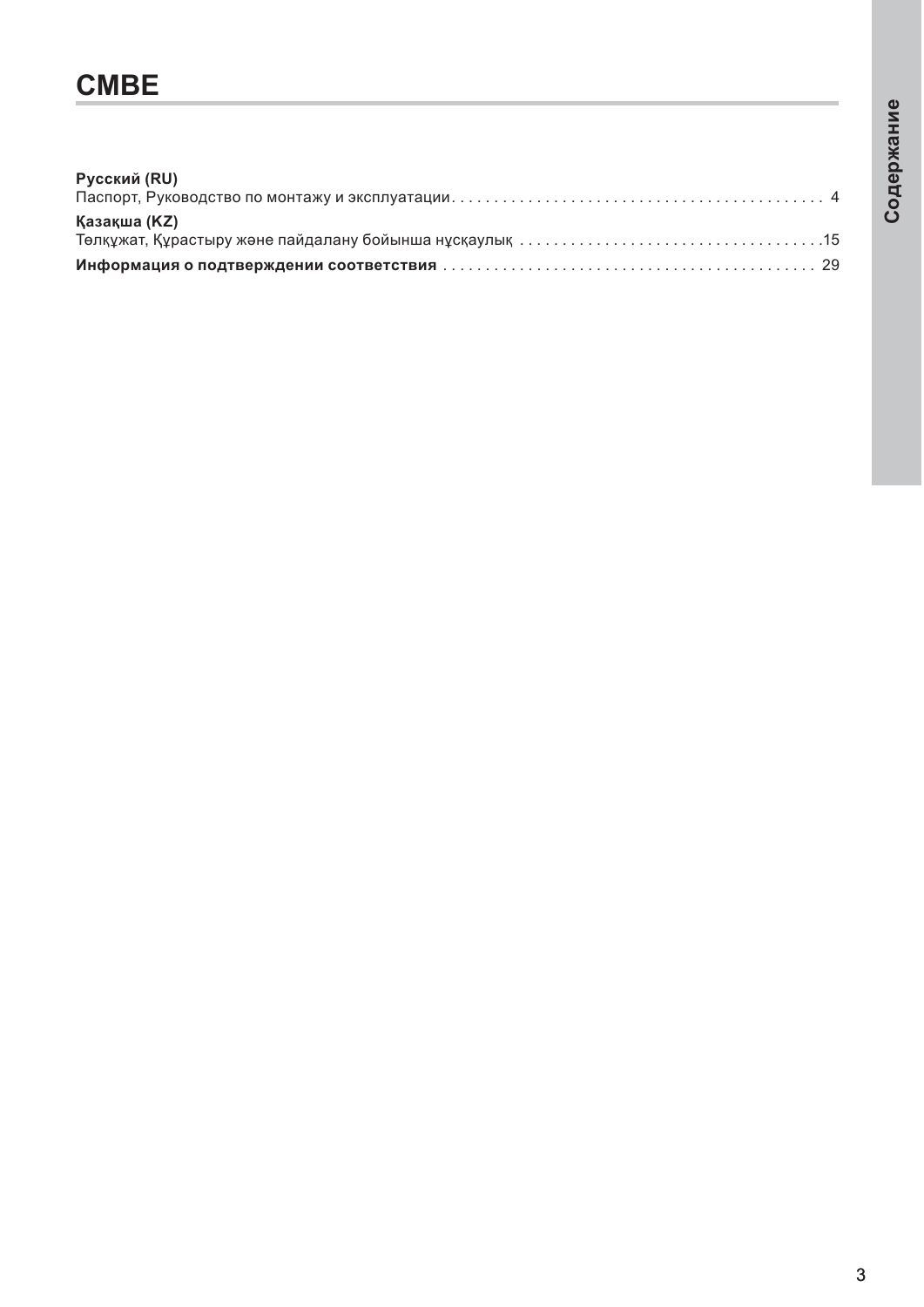#### **СОЛЕРЖАНИЕ** СТР

| 1.   | Указания по технике безопасности      | 4                       |
|------|---------------------------------------|-------------------------|
| 1.1  | Общие сведения о документе            | $\overline{\mathbf{4}}$ |
| 1.2  | Значение символов и надписей          |                         |
|      | на изделии                            | 4                       |
| 1.3  | Квалификация и обучение               |                         |
|      | обслуживающего персонала              | 4                       |
| 1.4  | Опасные последствия несоблюдения      |                         |
|      | указаний по технике безопасности      | 5                       |
| 1.5  | Выполнение работ с соблюдением        |                         |
|      | техники безопасности                  | 5                       |
| 1.6  | Указания по технике безопасности для  |                         |
|      | потребителя или обслуживающего        |                         |
|      | персонала                             | 5                       |
| 1.7  | Указания по технике безопасности при  |                         |
|      | выполнении технического обслуживания, |                         |
|      | осмотров и монтажа                    | 5                       |
| 1.8  | Самостоятельное переоборудование      |                         |
|      | и изготовление запасных узлов         |                         |
|      | и деталей                             | 5                       |
| 1.9  | Недопустимые режимы эксплуатации      | 5                       |
| 2.   | Транспортировка и хранение            | 5                       |
| 3.   | Значение символов и надписей в        |                         |
|      | документе                             | 6                       |
| 4.   | Общие сведения об изделии             | 6                       |
| 5.   | Упаковка и перемещение                | $\overline{7}$          |
| 5.1  | Упаковка                              | $\overline{7}$          |
| 5.2  | Перемещение                           | $\overline{7}$          |
| 6.   | Область применения                    | $\overline{7}$          |
| 7.   | Принцип действия                      | 8                       |
| 8.   | Монтаж механической части             | 8                       |
| 9.   | Подключение электрооборудования       | 9                       |
| 10.  | Ввод в эксплуатацию                   | 9                       |
| 11.  | Эксплуатация                          | 9                       |
| 11.1 | Панель управления                     | 9                       |
| 11.2 | Настройки установленного режима       | 10                      |
| 11.3 | Настройка реле давления               | 10                      |
| 11.4 | Температура окружающей среды          |                         |
|      | и высота над уровнем моря             | 11                      |
| 12.  | Техническое обслуживание              | 11                      |
| 13.  | Вывод из эксплуатации                 | 11                      |
| 14.  | Технические данные                    | 11                      |
| 15.  | Обнаружение и устранение              |                         |
|      | неисправностей                        | 12                      |
| 16.  | Утилизация изделия                    | 13                      |
| 17.  | Изготовитель. Срок службы             | 13                      |
| 18.  | Информация по утилизации упаковки     | 14                      |
|      | Приложение 1.                         | 26<br>27                |
|      | Приложение 2.                         |                         |
|      |                                       |                         |

#### Предупреждение

 $\Box$  *Прежде чем приступать к работам* по монтажу оборудования, **необходимо внимательно изучить**  $d$ анный документ и Краткое



 $py$ ководство (Quick Guide). Монтаж и зксплуатация оборудования должны  $\Box$ проводиться в соответствии с  $m$ ребованиями данного документа, а  $m$ акже в соответствии с местными **нормами и правилами.** 

#### 1. Указания по технике **безопасности**

Предупреждение Эксплуатация данного оборудования  $\partial$ олжна производиться персоналом. владеющим необходимыми для этого знаниями и опытом работы.  $\eta$ ица с ограниченными физическими, үмственными возможностями, с  $\alpha$ *ераниченными зрением и слухом* **не должны допускаться эксплуатации данного** *оборудования.*  $\boldsymbol{\mu}$ оступ детей к данному  $\sigma$ борудованию запрещен.

#### 1.1 Общие сведения о документе

Паспорт. Руководство по монтажу и эксплуатации, далее по тексту - Руководство, содержит принципиальные указания, которые должны выполняться при монтаже, эксплуатации и техническом обслуживании. Поэтому перед монтажом и вводом в эксплуатацию они обязательно должны быть изучены соответствующим обслуживающим персоналом или потребителем. Руководство должно постоянно находиться на месте эксплуатации оборудования. Необходимо соблюдать не только общие

требования по технике безопасности. приведенные в разделе «Указания по технике безопасности», но и специальные указания по технике безопасности, приводимые в других разделах.

#### 1.2 Значение символов и надписей на изделии

Указания, помещенные непосредственно на оборудовании, например:

- стрелка, указывающая направление вращения,
- обозначение напорного патрубка для подачи перекачиваемой среды,

должны соблюдаться в обязательном порядке и сохраняться так, чтобы их можно было прочитать в любой момент.

#### 1.3 Квалификация и обучение **• обслуживающего персонала**

Персонал, выполняющий эксплуатацию, техническое обслуживание и контрольные осмотры, а также монтаж оборудования, должен иметь соответствующую выполняемой работе квалификацию. Круг вопросов, за которые персонал несет ответственность и которые он должен контролировать, а также область его компетенции должны точно определяться потребителем.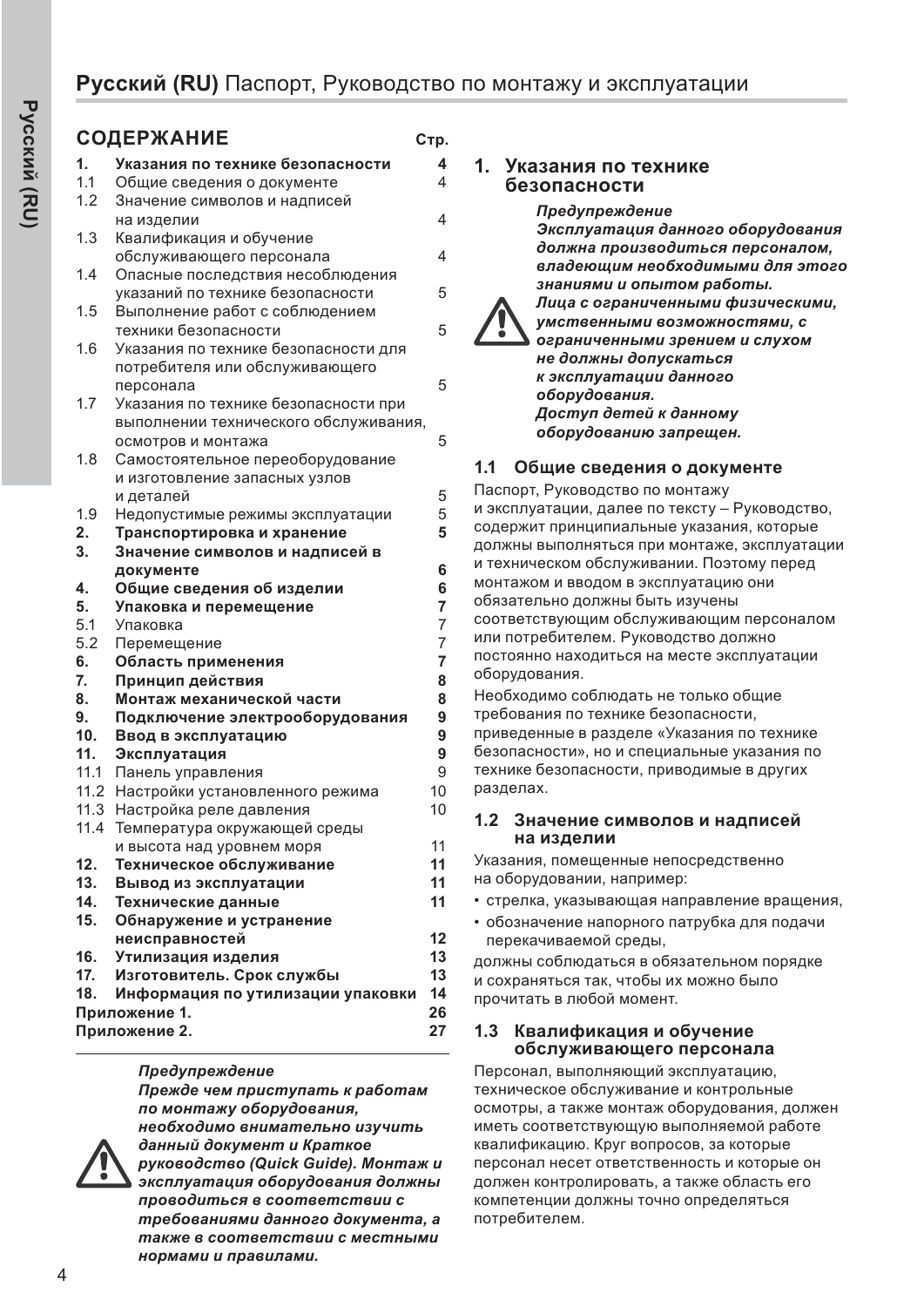#### 1.4 Опасные последствия **Несоблюдения указаний по технике безопасности**

Несоблюдение указаний по технике безопасности может повлечь за собой как опасные последствия для здоровья и жизни человека, так и создать опасность для окружающей среды и оборудования. Несоблюдение указаний по технике безопасности может также привести к аннулированию всех гарантийных обязательств по возмещению ущерба.

В частности, несоблюдение требований техники безопасности может, например, вызвать:

- отказ важнейших функций оборудования;
- недейственность предписанных методов технического обслуживания и ремонта;
- опасную ситуацию для здоровья и жизни персонала вследствие воздействия электрических или механических факторов.

#### 1.5 Выполнение работ с соблюдением техники безопасности

При выполнении работ должны соблюдаться приведенные в данном руководстве по монтажу и эксплуатации указания по технике безопасности, существующие национальные предписания по технике безопасности, а также любые внутренние предписания по выполнению работ, эксплуатации оборудования и технике безопасности, действующие у потребителя.

#### 1.6 Указания по технике безопасности для потребителя или **• обслуживающего персонала**

- Запрещено демонтировать имеющиеся защитные ограждения подвижных узлов и деталей, если оборудование находится в эксплуатации.
- Необходимо исключить возможность возникновения опасности, связанной с электроэнергией (более подробно смотрите, например, предписания ПУЭ и местных энергоснабжающих предприятий).

#### 1.7 Указания по технике безопасности при выполнении технического **• обслуживания, осмотров и монтажа**

Потребитель должен обеспечить выполнение всех работ по техническому обслуживанию, контрольным осмотрам и монтажу квалифицированными специалистами. допущенными к выполнению этих работ и в достаточной мере ознакомленными с ними в ходе подробного изучения руководства по монтажу и эксплуатации.

Все работы обязательно должны проводиться при выключенном оборудовании. Должен безусловно соблюдаться порядок действий при остановке оборудования, описанный в руководстве по монтажу и эксплуатации.

Сразу же по окончании работ должны быть снова установлены или включены все демонтированные защитные и предохранительные устройства.

#### 1.8 Самостоятельное переоборудование и изготовление запасных узлов и деталей

Переоборудование или модификацию устройств разрешается выполнять только по согласованию с изготовителем.

Фирменные запасные узлы и детали, а также разрешенные к использованию фирмойизготовителем комплектующие призваны обеспечить надежность эксплуатации.

Применение узлов и деталей других производителей может вызвать отказ изготовителя нести ответственность за возникшие в результате этого последствия.

#### 1.9 **Недопустимые режимы эксплуатации**

Эксплуатационная надежность поставляемого оборудования гарантируется только в случае применения в соответствии с функциональным назначением согласно разделу «Область применения». Предельно допустимые значения, указанные в технических характеристиках, должны обязательно соблюдаться во всех случаях.

#### 2. Транспортировка и хранение

Транспортирование оборудования следует проводить в крытых вагонах, закрытых автомашинах, воздушным, речным либо морским транспортом.

Условия транспортирования оборудования в части воздействия механических факторов должны соответствовать группе «С» по ГОСТ 23216.

При транспортировании оборудование должно быть надежно закреплено на транспортных средствах с целью предотвращения самопроизвольных перемещений.

Условия хранения должны соответствовать группе «С» ГОСТ 15150.

Максимальный назначенный срок хранения составляет 2 года. В течение всего срока хранения консервация не требуется. Температура хранения и транспортировки (в пустом состоянии) мин -30°С; макс +60°С.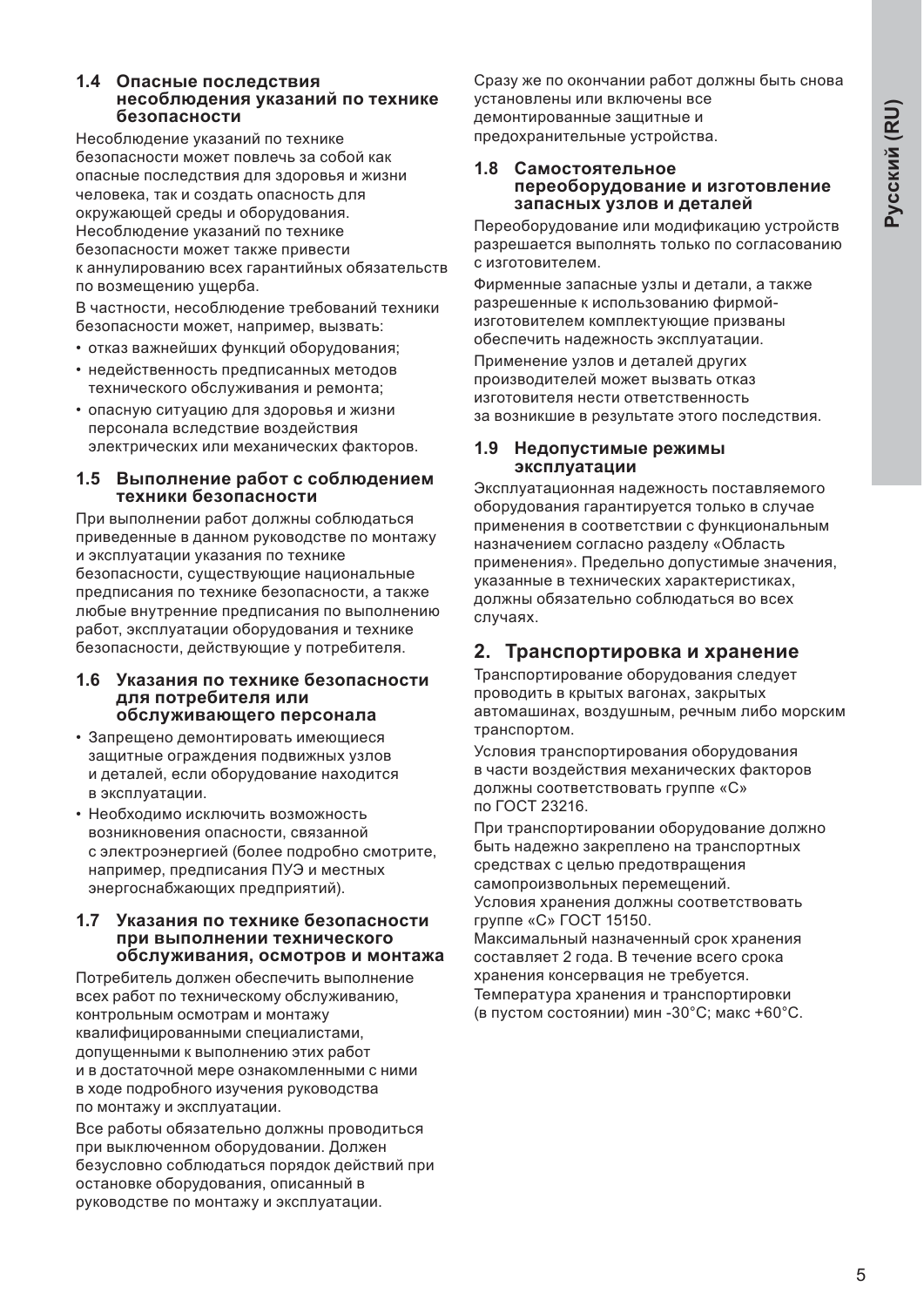#### 3. Значение символов и надписей в документе



#### **Предупреждение**

Несоблюдение данных указаний  $M$ ожет иметь опасные для здоровья людей последствия.

**Предупреждение** 

Контакт с горячими поверхностями  $\boldsymbol{\delta}$ борудования может привести к  $\alpha$ **жогам и тяжким телесным** повреждениям.

**Внимание** Указания по технике безопасности. **НЕВЫПОЛНЕНИЕ КОТОРЫХ МОЖЕТ**  $B$ *Bb<sub>13</sub>*8amb отказ оборудования, а также его повреждение.

> $P$ екомендации или указания,  $\boldsymbol{1}$  облегчающие работу и

**Указание**  $o$ *беспечивающие* безопасную эксплуатацию оборудования.

#### 4. Общие сведения об изделии

Данное Руководство распространяется на насосные установки СМВЕ.

СМВЕ - насосная установка со встроенным преобразователем частоты, благодаря чему обеспечивается поддержание постоянного давления.

#### Конструкция

Установки СМВЕ изготовлены на основе несамовсасывающих горизонтальных многоступенчатых центробежных насосов СМЕ. Насос СМЕ состоит из головной части и основания. Промежуточные камеры и цилиндрический кожух соединены между собой,

а также с основанием и головной частью насоса при помощи стяжных болтов. Разрез насоса СМЕ см. на рис. 1.



Рис. 1 Разрез насоса СМЕ

#### Детали электродвигателя

|     | 156b Фланец двигателя             | Чугун                                                         |
|-----|-----------------------------------|---------------------------------------------------------------|
| 150 | Корпус статора                    | Силумин (Alu)                                                 |
| 151 | Крышка вентилятора                | Композит PBT/PC                                               |
| 153 | Шарикоподшипник                   |                                                               |
| 156 | Вентилятор                        | Композит РА 66 30 %<br>GF                                     |
| 158 | Пружинное кольцо                  | Сталь                                                         |
|     | 164е Клеммная коробка,<br><br>MGE | Композит PC/ASA или<br>силумин (Alu)                          |
|     |                                   | Сталь с<br>гальванопокрытием                                  |
| 191 | Плита-основание                   | Сталь с порошковым<br>покрытием от 60 до<br>120 мкм, NCS 7005 |
| 79  | Водоотталкивающий<br>ДИСК         | Литой формованный<br>силикон (LSR)                            |
| 155 | Крышка подшипника                 | Полимер (PPS)                                                 |
|     |                                   |                                                               |

#### Детали насоса

| 105               | Торцевое уплотнение<br>вала, стальные<br>детали     | Нержавеющая сталь                                            |
|-------------------|-----------------------------------------------------|--------------------------------------------------------------|
|                   | Торцевое уплотнение<br>вала, рабочие<br>поверхности | Al <sub>2</sub> O <sub>3</sub> /графит или<br>карбид кремния |
| 51                | Вал насоса                                          | Нержавеющая сталь                                            |
| 31<br>158a<br>159 | Кольцевые<br>уплотнения                             | <b>EPDM, FKM или FFKM</b>                                    |
|                   | 157а Прокладка                                      | Бумага                                                       |
| 4                 | Камера                                              | Нержавеющая сталь                                            |
| 25                | Заглушка                                            | Нержавеющая сталь                                            |
| 49                | Рабочее колесо                                      | Нержавеющая сталь                                            |
| 64                | Втулка                                              | Нержавеющая сталь                                            |
| 64c               | Зажимная втулка                                     | Нержавеющая сталь                                            |
| 6                 | Фланец                                              | Чугун                                                        |
| 16                | Кожух                                               | Нержавеющая сталь                                            |
| 67                | Гайка                                               | Нерж. сталь А4                                               |
| 66                | Шайба<br>(NORD-LOCK®)                               | Сталь                                                        |

Установка помимо насоса СМЕ со встроенным преобразователем частоты содержит в себе 5-ходовой штуцер со встроенным обратным клапаном, мембранный бак, манометр, датчик давления и реле давления на входе (опция).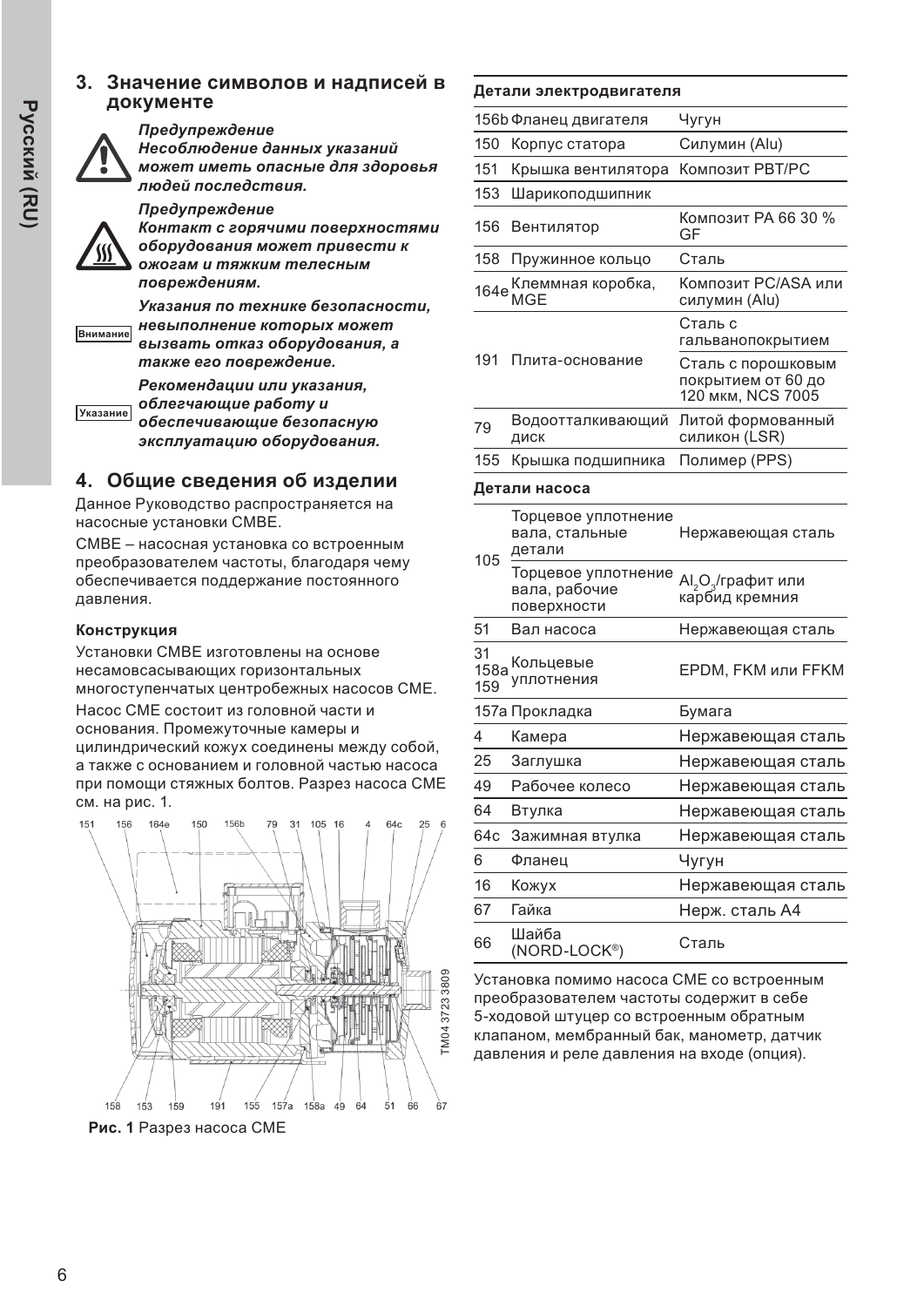#### Фирменная табличка



1 - типовое обозначение установки;

- 2 обозначение модели установки (последние 4 цифры - год и неделя изготовления установки);
- 3 количество фаз;
- 4 напряжение, В;
- 5 максимальный ток. А:
- $6 -$ частота электропитания. Гц.
- 7 мощность насоса, Вт:
- $8 -$ максимальное давление, МПа/бар;
- 9 степень защиты;
- 10, 11 максимальный и номинальный напоры, м;
- 12 страна изготовления;
- 13 номинальная подача, м<sup>3</sup>/час;
- 14 максимальная температура окружающей среды, °С:
- 15 максимальная температура перекачиваемой среды, °С;
- $16 K\Pi$ :
- 17 знаки обращения на рынке.

Рис. 2 Фирменная табличка установок СМВЕ

#### **Типовое обозначение**

| Пример                                       | CMBE $1$ $-44$ $1$ $-U$ $-c$ $-c$ $-G$ $-A$ |  |  |  |  |  |  |  |
|----------------------------------------------|---------------------------------------------|--|--|--|--|--|--|--|
| Типовой ряд                                  |                                             |  |  |  |  |  |  |  |
| Номинальный расход                           |                                             |  |  |  |  |  |  |  |
| при 50 Гц [м <sup>3/ч</sup> ]                |                                             |  |  |  |  |  |  |  |
| Макс. напор [м]                              |                                             |  |  |  |  |  |  |  |
| Материалы деталей,                           |                                             |  |  |  |  |  |  |  |
| контактирующих с                             |                                             |  |  |  |  |  |  |  |
| перекачиваемой жидкостью                     |                                             |  |  |  |  |  |  |  |
| I: Кожух -                                   |                                             |  |  |  |  |  |  |  |
| Нерж. сталь EN 1.4301/AISI 304               |                                             |  |  |  |  |  |  |  |
| Вал насоса -                                 |                                             |  |  |  |  |  |  |  |
| Нерж. сталь EN 1.4301/AISI 304               |                                             |  |  |  |  |  |  |  |
| Рабочие колеса/камеры -                      |                                             |  |  |  |  |  |  |  |
| Нерж. сталь EN 1.4301/AISI 304               |                                             |  |  |  |  |  |  |  |
| Датчик давления - PP 30GF                    |                                             |  |  |  |  |  |  |  |
| Мембранный бак -                             |                                             |  |  |  |  |  |  |  |
| EPDM/steel/PP/Butil                          |                                             |  |  |  |  |  |  |  |
| 5-ходовой штуцер -                           |                                             |  |  |  |  |  |  |  |
| <u>Нерж. сталь EN 1.4301/AISI 304</u>        |                                             |  |  |  |  |  |  |  |
| Напряжение питания                           |                                             |  |  |  |  |  |  |  |
| U: 1 х 220-240 В, 50/60 Гц                   |                                             |  |  |  |  |  |  |  |
| Электродвигатель                             |                                             |  |  |  |  |  |  |  |
| С: Высокоэффективный                         |                                             |  |  |  |  |  |  |  |
| электродвигатель со встроенным               |                                             |  |  |  |  |  |  |  |
| <u>преобразователем частоты (IP55)</u>       |                                             |  |  |  |  |  |  |  |
| Длина кабеля и тип вилки                     |                                             |  |  |  |  |  |  |  |
| С: кабель длиной 1,5 м с вилкой Schuko       |                                             |  |  |  |  |  |  |  |
| Устройство управления насосом                |                                             |  |  |  |  |  |  |  |
| <b>D:</b> Встроенный преобразователь частоты |                                             |  |  |  |  |  |  |  |
| G: Встроенный преобразователь частоты с      |                                             |  |  |  |  |  |  |  |
| реле давления на входе                       |                                             |  |  |  |  |  |  |  |
| Трубное подсоединение                        |                                             |  |  |  |  |  |  |  |
| A:G1                                         |                                             |  |  |  |  |  |  |  |
| <b>B</b> : G1 $\%$                           |                                             |  |  |  |  |  |  |  |
| C: NPT1                                      |                                             |  |  |  |  |  |  |  |

#### 5. Упаковка и перемещение

#### 5.1 Упаковка

При получении оборудования проверьте упаковку и само оборудование на наличие повреждений, которые могли быть получены при транспортировке. Перед тем как выкинуть упаковку, тщательно проверьте, не остались ли в ней документы и мелкие детали. Если полученное оборудование не соответствует вашему заказу, обратитесь к поставщику оборудования.

Если оборудование повреждено при транспортировке, немедленно свяжитесь с транспортной компанией и сообщите поставщику оборудования.

Поставщик сохраняет за собой право тщательно осмотреть возможное повреждение.

Информацию об утилизации упаковки см. в разделе 18. Информация по утилизации упаковки.

#### 5.2 Перемещение

#### Предупреждение

 $C$ ледует соблюдать ограничения  $ME$ *cmных норм и правил в отношении*  $\overline{h}$ одъёмных и погрузочно $pa$ згрузочных работ,  $\alpha$ *cyществляемых вручную.* 

**<del>区HИМАНИӨ</del>** Запрещается поднимать  $\delta$ борудование за питающий кабель.

#### $6.$  Область применения

Насосы СМЕ, входящие в состав установки, являются горизонтальными многоступенчатыми центробежными насосами, предназначенными для перекачивания чистых, маловязких и взрывобезопасных жидкостей, не содержащих твёрдых включений или волокон, которые могут оказывать механическое или химическое воздействие на насос.

Установка СМВЕ в основном применяется в сфере хозяйственно-бытового водоснабжения и водоснабжения небольших коммерческих зданий или в системах повышения давления.

| Назначение        |         |         |         | <b>CME 1 CME 3 CME 5 CME 10</b> |
|-------------------|---------|---------|---------|---------------------------------|
| Индивидуальные    |         |         | $\circ$ | $\circ$                         |
| дома              |         |         |         |                                 |
| Дома на две семьи | $\circ$ |         |         |                                 |
| Коттеджи          |         |         |         |                                 |
| Многоквартирные   |         |         |         |                                 |
| дома              |         |         |         |                                 |
| Учебные заведения |         |         |         |                                 |
| Небольшие         |         |         |         |                                 |
| гостиницы и       |         |         |         |                                 |
| гостевые          |         |         |         |                                 |
| комплексы         |         |         |         |                                 |
| Небольшие         |         |         |         |                                 |
| офисные здания    |         |         |         |                                 |
| Сельское          |         |         |         |                                 |
| хозяйство         |         | $\circ$ |         |                                 |
| Системы полива    |         | $\circ$ |         |                                 |
|                   |         |         |         |                                 |

• Рекомендуется

• Подходит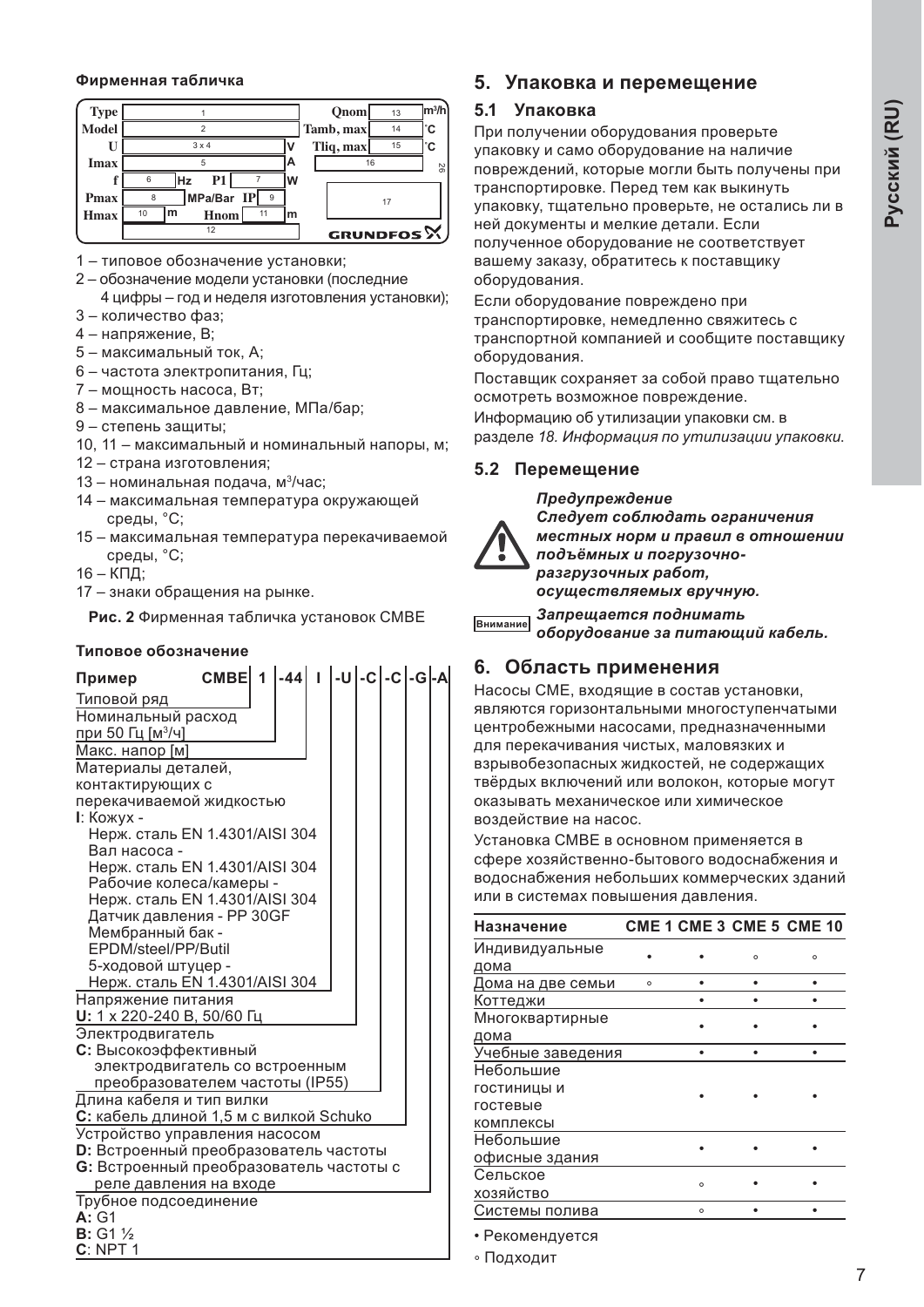#### 7. Принцип действия

Принцип работы насосов СМЕ, входящих в состав установки, основан на повышении давления жидкости, движущейся от входного патрубка к выходному. Передача электромагнитной энергии от обмоток статора электродвигателя на его ротор приводит к врашению рабочего колеса. соединенного через вал с ротором. Жидкость течет от входного патрубка насоса к центру рабочего колеса и дальше вдоль его лопаток. Под действием центробежных сил скорость жидкости увеличивается, соответственно растет кинетическая энергия, которая преобразуется в давление на выходном патрубке. Корпус насоса сконструирован таким образом, что жидкость собирается с рабочего колеса в направлении выходного патрубка насоса.

СМВЕ поддерживает постоянное давление при переменном расходе благодаря встроенным преобразователю частоты и датчику давления. В случае, если требуемое давление в системе будет отличаться от текущего, датчик подает сигнал на интеллектуальный блок управления, чтобы частотный преобразователь адаптировал скорость вращения вала под требуемые условия работы.

Реле давления на входе (опция) отключает насос при слишком низком давлении на входе.

#### 8. Монтаж механической части

Дополнительная информация по монтажу оборудования приведена в Кратком руководстве (Quick Guide).



#### Предупреждение

 $\Pi$ еред началом любых работ с **НАСОСНОЙ УСМАНОВКОЙ СМВЕ**  $y$ бедитесь, что электропитание  $\boldsymbol{a}$  **и не может произойти**  $e$ го случайное включение.

Как правило, для перекачивания воды установка СМВЕ устанавливается выше уровня земли. Необходимо размещать установку как можно ближе к точке водозабора, чтобы всасывающая труба имела минимальную длину.

Если в качестве всасывающего патрубка используется шланг, то он должен быть несминаемым для предотвращения сжатия (схлопывания) при падении давлении во всасывающем шланге ниже атмосферного. Для предотвращения попадания твердых частиц в насос всасывающий патрубок может быть оборудован фильтром.

Рекомендуется установить задвижки с каждой стороны насоса. Тем самым можно избежать необходимости сливать воду из всей системы при возможном проведении ремонтных работ.

Установка должна быть надежно закреплена на месте эксплуатации для обеспечения ее использования без опасности опрокидывания, падения или неожиданного перемещения. Всасывающий патрубок располагать горизонтально.

Установку СМВЕ следует устанавливать в месте, обеспечивающем легкий доступ к ней для проведения осмотра, технического обслуживания и ремонта. Установка должна быть расположена в хорошо проветриваемом помещении.

Всасывающий патрубок должен быть установлен таким образом, чтобы исключить перегибы, образование воздушных карманов и любых других ограничивающих поступление воды факторов (см. рис. 3).





Рис. 3 Установка всасывающего патрубка

Установка СМВЕ автоматически  $8$ *ключается/выключается только* в  $c$ лучае работы установки в пределах  $pa6$ *очих характеристик.*  $\Box$ ля установок СМВЕ, в комплектацию  $*kemob*$  *<i>ие входит реле давления.* установленное на вход:

 $B$  случае высокой вероятности  $6$ ольшого перепада давления на **дуется установить** 

**V**казание  $pi$ eле давления на всасывающем  $\overline{h}$ атрубке для возможности  $a$ втоматического включения/ *BЫКЛЮЧЕНИЯ УСМАНОВКИ СМВЕ.*  $B$  данном случае используйте реле  $d$ авления FF4-2 DAY 00ID7517, FF4-4 **DAY 00ID8952, FF4-8 DAY 00ID8953**  $($ подробнее см. в техническом *ɤɚɬɚɥɨɝɟ ©ɇɚɫɨɫɵ ɞɥɹ*  $\theta$ *водоснабжения частных домов»).*  $B$  *комплект* поставки не входит. заказывается **отдельно**.

Давление на входе установок СМВЕ. в комплектацию которых входит реле давления, может быть настроено от 0,22 бар до 4 бар.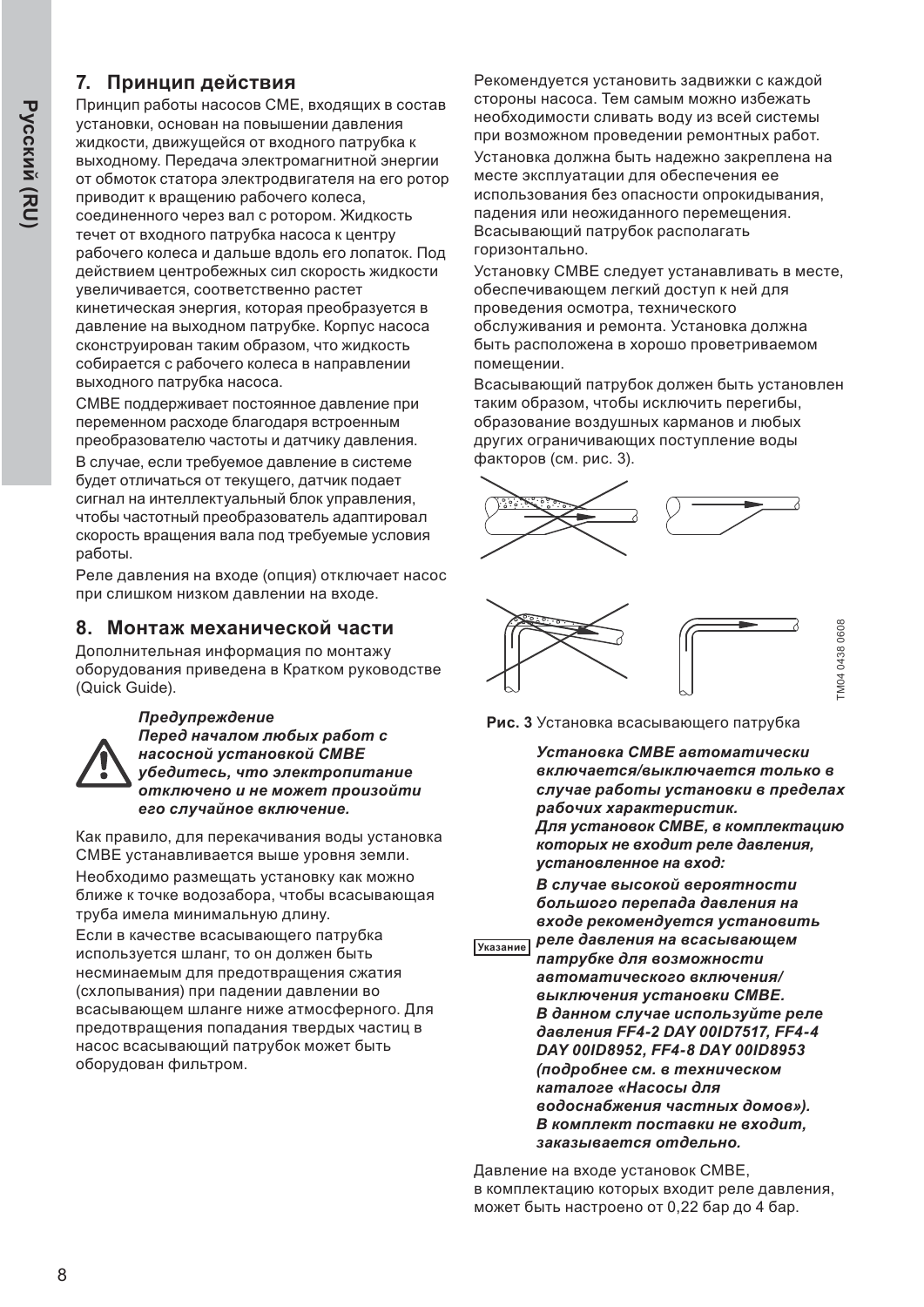#### **9.** Подключение электрооборудования

Дополнительная информация по подключению электрооборудования приведена в Кратком руководстве (Quick Guide).

#### **Предупреждение**



Подключение электрооборудования  $d$ олжно выполняться в соответствии  **местными нормами и правилами.**  $\bm{\mu}$ опускается подача питания не чаше **чем 1 раз в 15 минут.** 

Рабочее напряжение и частота указаны на фирменной табличке (см. раздел 4. Общие  $c$ *ведения об изделии*). Убедитесь, что характеристики электродвигателя соответствуют параметрам используемого на месте монтажа источника электропитания.

 $\Pi$ ри отключении всех полюсов

#### **Предупреждение**

 $\overline{I}$ еред началом любых работ с **насосной установкой СМВЕ убедитесь, что электропитание отключено и не**  $M$ <sub>*M*O</sub><sup> $M$ </sup>  $M$ *pouзoŭmu его случайное* включение.



 $\boldsymbol{s}$  $\boldsymbol{o}$ *здушный зазор между контактами*  $B$ *BIKЛЮЧАТЕЛЯ должен быть не менее* 3 мм (для каждого полюса). В качестве  $M$ еры предосторожности насос должен  $6$ ыть подключен к заземленной розетке. Стационарную установку  $\bm{p}$ екомендуется оснастить зашитой  $om$  *moka утечки на землю (УЗО) с током* **отключения < 30 мА.** 

Однофазные электродвигатели установок СМВЕ оснащаются встроенной защитой от перегрева и не требуют установки дополнительной внешней защиты.

#### 10. Ввод в эксплуатацию

Дополнительная информация по вводу в эксплуатацию приведена в Кратком руководстве (Quick Guide).

Все изделия проходят приемо-сдаточные испытания на заводе-изготовителе. Дополнительные испытания на месте установки не требуются.



#### Предупреждение  $He$  *cnedyem запускать насос до* заполнения его водой (до заливки).

#### Заполнение рабочей жидкостью

- 1. Закройте запорный клапан на стороне нагнетания насоса.
- 2. Перед тем как включить насос, полностью откройте задвижку на всасывании.
- 3. Открутите пробку заливочного отверстия.
- 4. Полностью заполните насос и всасывающий трубопровод рабочей жидкостью, пока жидкость не начнет вытекать из заливочного отверстия стабильным потоком.
- 5. Установите и затяните пробку заливочного отверстия.

6. Запустите насос и при работающем насосе медленно откройте задвижку на нагнетании.

Это обеспечит удаление воздуха и увеличение давления во время пуска.

После заполнения установки рабочей жидкостью необходимо перевести сетевой выключатель в положение «Включено» и нажать кнопку включения насоса (<sup>®)</sup>.

#### **11. Эксплуатация**

Дополнительные указания по эксплуатации изделия приведены в Кратком руководстве (Quick Guide).

Условия эксплуатации приведены в разделе 14. Технические данные.

#### 11.1 Панель управления



**Предупреждение** Установка может быть горячей,  $\overline{h}$ оэтому чтобы избежать ожогов  $pe$ *комендуется нажимать только на* **кнопки на лицевой панели.** 



TM05 4848 3512

TM05 4848 3512

#### Поз. Символ Описание

| 1 |           | Индикатор работы системы<br>Grundfos Eye.                                                                                                                                                                                                                                                                                                                                                                                                 |
|---|-----------|-------------------------------------------------------------------------------------------------------------------------------------------------------------------------------------------------------------------------------------------------------------------------------------------------------------------------------------------------------------------------------------------------------------------------------------------|
| 2 |           | Световые поля для индикации<br>установленного значения давления.                                                                                                                                                                                                                                                                                                                                                                          |
| 3 | <i></i> △ | Кнопки для задания установленного<br>значения давления.                                                                                                                                                                                                                                                                                                                                                                                   |
| 4 |           | Подключение радиосвязи через<br>приложение Grundfos GO или др.<br>подобные приложения (не активна)*.                                                                                                                                                                                                                                                                                                                                      |
| 5 |           | Кнопка включения/выключения<br>установки.<br>Старт: нажатие кнопки при<br>выключенном насосе приведет к<br>включению установки только в<br>случае отсутствия дополнительных<br>запрещающих условий (функций<br>высшего приоритета), напр., наличие<br>реле давления на входе в установку.<br>Стоп: нажатие кнопки при<br>включенном насосе всегда<br>выключает насос. При остановке<br>этой кнопкой насоса, загорается<br>надпись «Stop». |

#### Рис. 4 Панель управления

Возможно только инфракрасное соединение устройства беспроводного управления Grundfos GO Remote и установки СМВЕ.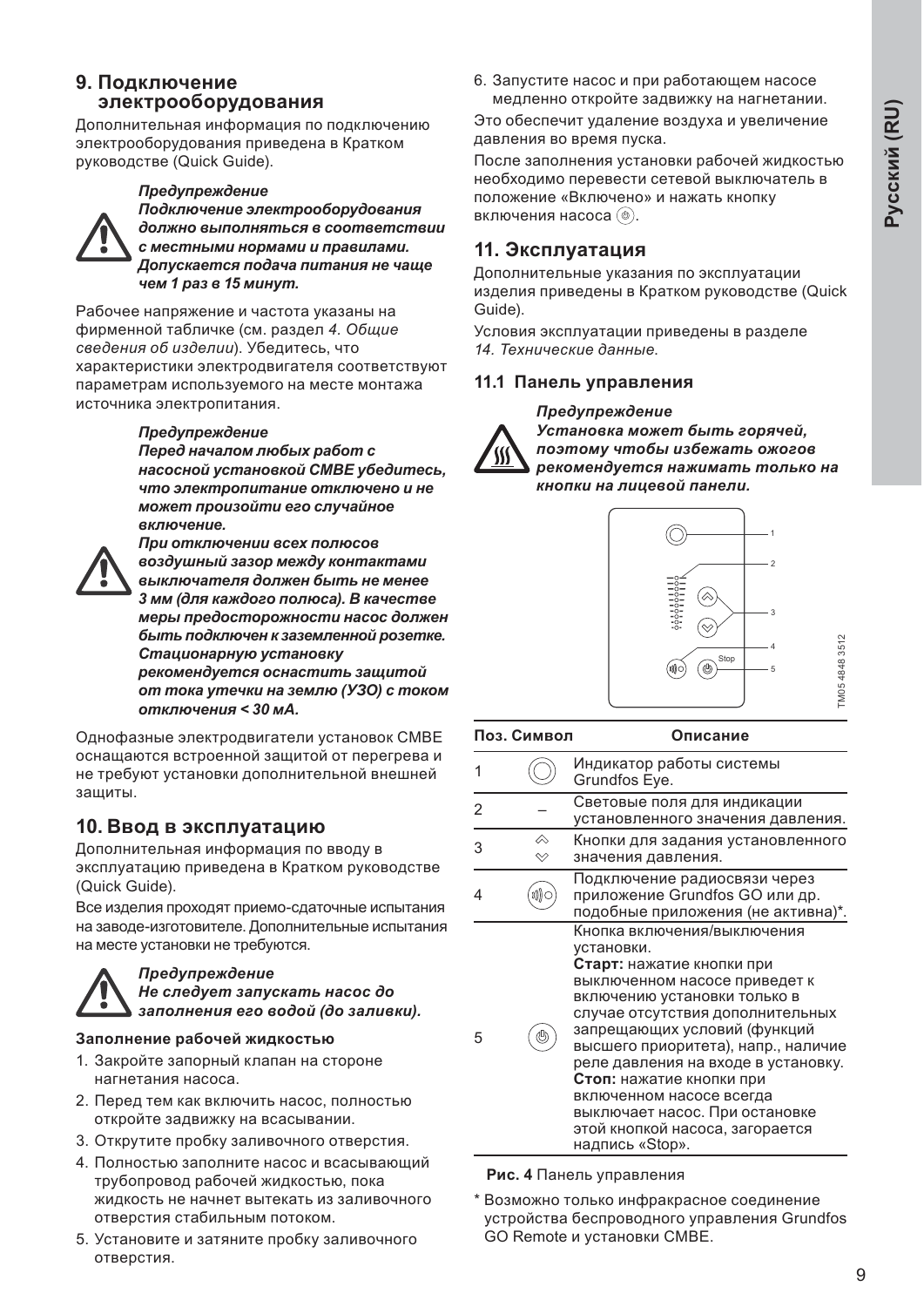#### 11.2 Настройки установленного режима

 $Cucmema, a komopoŭ Gydem pa6o**mann**$ **насосная установка СМВЕ, должна**  $6$ ыть рассчитана на максимальное  $d$ авление насоса.

#### Внимание **Осторожно**

При использовании настроек по умолчанию насос будет работать **Иепрерывно до достижения** *ɦɚɤɫɢɦɚɥɶɧɨɝɨ ɞɚɜɥɟɧɢɹ*

Настройте установленное значение нажатием кнопок  $\circledcirc$  или  $\circledcirc$  (см. рис. 4, пункт 3). Световые поля (см. рис. 4, пункт 2) на панели управления обозначают какое установленное значение задано.

 $p_{max}$  = максимальное давление (см. раздел  $\overline{4}$ . Общие сведения об изделии).



Рис. 5 Установленное значение давления

При продолжительном нажатии на кнопку $\circledcirc$ насос остановится.

При продолжительном нажатии на кнопку  $\circledcirc$ установленное значение достигнет максимума.

#### 11.2.1 Пуск/останов насоса

Включите насос. нажимая на (<sup>®</sup>), или продолжительно нажимайте  $\textcircled{\tiny{\textcircled{\tiny\textcirc}}}$ , пока индикаторы на панели управления не отобразят необходимое установленное давление.

Останов насоса производится нажатием (<sup>®</sup>). При остановке насоса при помощи этой кнопки загорается надпись «Stop». Также можно остановить насос продолжительным нажатием  $\circledcirc$  до тех пор, пока все световые индикаторы установленного давления не погаснут.

В случае остановки насоса с помощью кнопки  $(\mathcal{O})$ , запуск насоса осуществляется повторным нажатием кнопки (<sup>®</sup>). Если же насос был остановлен кнопкой (2), включение насоса возможно только нажатием  $\textcircled{\tiny{\textcircled{\tiny{A}}}}$ .

#### 11.2.2 Сброс ошибок индикации

Ошибки индикации можно сбросить одним из следующих способов:

- Быстро нажать на  $@$  или  $@$  на панели управления, при этом настройки насоса изменены не будут. Сброс ошибок не возможен, если кнопки  $\textcircled*$ и  $\textcircled*$  были заблокированы.
- Отключить установку от электропитания до тех пор, пока световые индикаторы не погаснут.
- С помощью Grundfos GO Remote.

#### 11.2.3 Дополнительное оборудование

В качестве дополнительного управления насосом возможно использование устройства беспроводной связи Grundfos GO Remote. которое обладает интерфейсом связи со смартфонами и расширяет возможности настройки установки СМВЕ.

В комплект поставки не входит, заказывается отдельно.

| Тип<br>продукта | Применение                                                                                     | Nº<br>продукта |
|-----------------|------------------------------------------------------------------------------------------------|----------------|
| MI202           | Подключаемый модуль<br>для устройств Apple<br>iPhone, iPad, iPod touch c<br>разъемом 30-pin    | 98046376       |
| MI204           | Подключаемый модуль<br>для устройств Apple<br>iPhone, iPad, iPod touch c<br>разъемом Lightning | 98424092       |
| MI301           | Bluetooth модуль для<br>устройств на базе Android<br>или Apple iOS                             | 98046408       |

#### 11.3 Настройка реле давления

Установка СМВЕ 10-27 оснащена регулируемым реле давления, которое служит для защиты от сухого хода. Реле давления устанавлено на всасывающем трубопроводе.

**указание**  $E$ сли давление всасывания ниже **нижней точки переключения,**  $c$ истема не запустится. Если реле  $d$ авление остановило систему во  $B$  *время ее работы вследствие*  $$ *ɜɫɚɫɵɜɚɧɢɹ ɬɚɤɨɟ ɞɚɜɥɟɧɢɟ ɞɨɥɠɧɨ*  $6$ *ыть поднято до значения. ɩɪɟɜɵɲɚɸɳɟɝɨ ɡɚɞɚɧɧɨɟ ɡɧɚɱɟɧɢɟ*  $\epsilon$ ерхней точки переключения до  $n$ овторного запуска системы.

При необходимости настройте нижнюю точку переключения, повернув винт А и отрегулируйте верхнюю точку переключения так, чтобы ее значение было выше нижней точки переключения, повернув винт В. См. рис. 6.

#### <u>Указание должна быть ниже минимального</u>  $H$ ижняя точка переключения не  $d$ авления всасывания.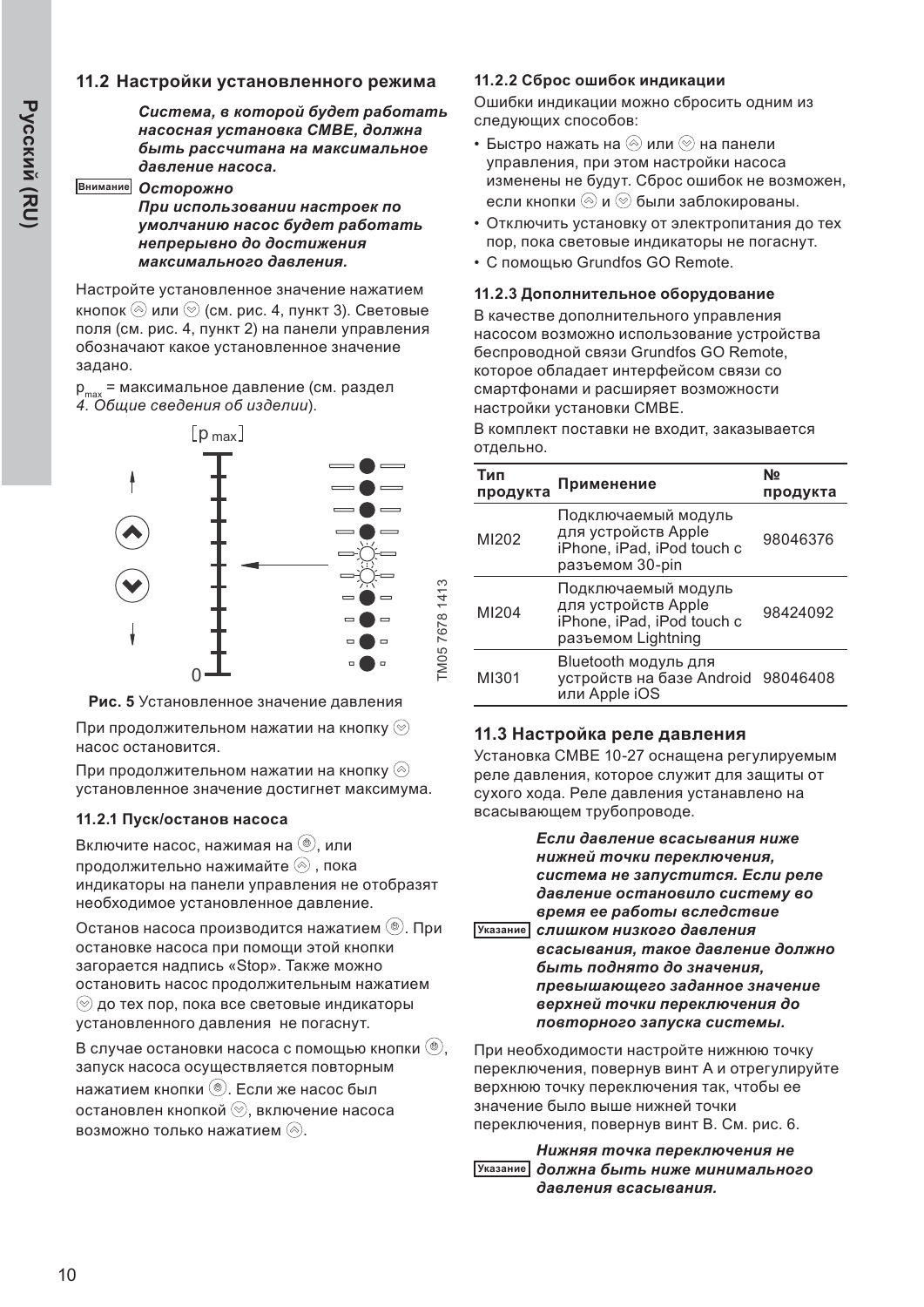

Рис. 6 Регулировка точек переключения

#### 11.4 Температура окружающей среды и высота над уровнем моря

Двигатель может работать с номинальной выходной мощностью (P2) при температуре окружающей среды до 50 °С. Но постоянная работа при более высокой температуре приведет к сокращению ожидаемого срока службы изделия. Если планируется работа в окружающей среде с температурой от 50 °С до 60 °С, должна быть подобрана установка большего типоразмера.

> *ɍɫɬɚɧɨɜɤɚ ɧɟ ɦɨɠɟɬ ɛɵɬɶ*  $CMOH$ <sub>*MUDOBAHA BЫШе 2000 м над*</sub>  $Y$ ровнем моря, при этом:

- **Установка, смонтированная на**  $B<sub>6</sub>$  *высоте до 1000 м над уровнем моря,*  $M$ *<i>M*  $\alpha$ <sup>*k*</sup> *B a Gomamь при нагрузке 100%.*
- **Внимание • Установку, смонтированную на**  $B<sub>6</sub>$  *Bbicome выше 1000 м над уровнем*  $MODR.$  *Нельзя использовать с полной* **нагрузкой, так как ухудшается**  $\alpha$ **хлаждающая способность воздуха**  $u$ з-за его низкой плотности (см. рис. 7).



Рис. 7 Зависимость Р2 от температуры и высоты над уровнем моря

#### 12. Техническое обслуживание

Изделие не требует технического обслуживания и периодической диагностики на всём сроке службы.

#### 13. Вывод из эксплуатации

Для того, чтобы вывести установки СМВЕ из эксплуатации, необходимо перевести сетевой выключатель в положение «Отключено».



Предупреждение Все электрические линии,  $pa$ *сположенные до сетевого* выключателя, постоянно находятся  $\overline{h}$ од напряжением. Поэтому, чтобы  $n$ *предотвратить случайное или ɧɟɫɚɧɤɰɢɨɧɢɪɨɜɚɧɧɨɟ ɜɤɥɸɱɟɧɢɟ*  $\overline{a}$ борудования, необходимо заблокировать сетевой выключатель.

#### 14. Технические данные

#### Условия эксплуатации:

| Давление в системе      | Макс. 10 бар            |  |  |
|-------------------------|-------------------------|--|--|
| Температура жидкости    | от 0 °С до +60 °С       |  |  |
| Относительная влажность | Макс. 95 %              |  |  |
| воздуха                 |                         |  |  |
| Класс изоляции          | F                       |  |  |
| Частота циклов          |                         |  |  |
| включения-выключения.   |                         |  |  |
| Питание подавать после  | Макс. 100 в час         |  |  |
| отключения с выдержкой  |                         |  |  |
| не менее 15 минут       |                         |  |  |
|                         | Макс. 1 м.              |  |  |
|                         | Необходимо учесть       |  |  |
| Высота всасывания       | потери давления в       |  |  |
|                         | линии всасывания        |  |  |
|                         | при температуре         |  |  |
|                         | жидкости +20 °С         |  |  |
| Температура окружающей  | Макс. +50 °С            |  |  |
| среды                   | Мин. - 20 °С            |  |  |
| Степень защиты          | <b>IP55</b>             |  |  |
| Уровень звукового       |                         |  |  |
| давления                | менее 55 дБ(А)          |  |  |
| Напряжение питания      | 1 х 200-240 В, 50/60 Гц |  |  |
|                         | На 0,5 бар ниже         |  |  |
| Давление включения      | заданного значения      |  |  |
| Размер гидробака        | 2 л                     |  |  |
|                         |                         |  |  |

#### Электрические характеристики:

| Насосная          | Напряжение  | Imax         | P <sub>1</sub><br>[Bт] |
|-------------------|-------------|--------------|------------------------|
| установка         | [B]         | [A]          |                        |
| <b>CMBE 1-44</b>  | 1 x 200-240 | $3.45 - 2.9$ | 615                    |
| <b>CMBE 1-75</b>  | 1 x 200-240 | $6.7 - 5.6$  | 998                    |
| <b>CMBE 1-99</b>  | 1 x 200-240 | $6.7 - 5.6$  | 1250                   |
| <b>CMBE 3-30</b>  | 1 x 200-240 | $6.7 - 5.6$  | 688                    |
| <b>CMBE 3-62</b>  | 1 x 200-240 | $6.7 - 5.6$  | 1210                   |
| <b>CMBE 3-93</b>  | 1 x 200-240 | $9.1 - 7.6$  | 1720                   |
| <b>CMBE 5-31</b>  | 1 x 200-240 | $6.7 - 5.6$  | 1090                   |
| <b>CMBE 5-62</b>  | 1 x 200-240 | $9.1 - 7.6$  | 1720                   |
| <b>CMBE 10-27</b> | 1 x 200-240 | $6.7 - 5.6$  | 1240                   |
| <b>CMBE 10-54</b> | 1 x 200-240 | $9.1 - 7.6$  | 1710                   |

Расходно-напорные характеристики установок СМВЕ указаны в *Приложении 1*.

Габаритные и присоединительные размеры приведены в *Приложении 2*.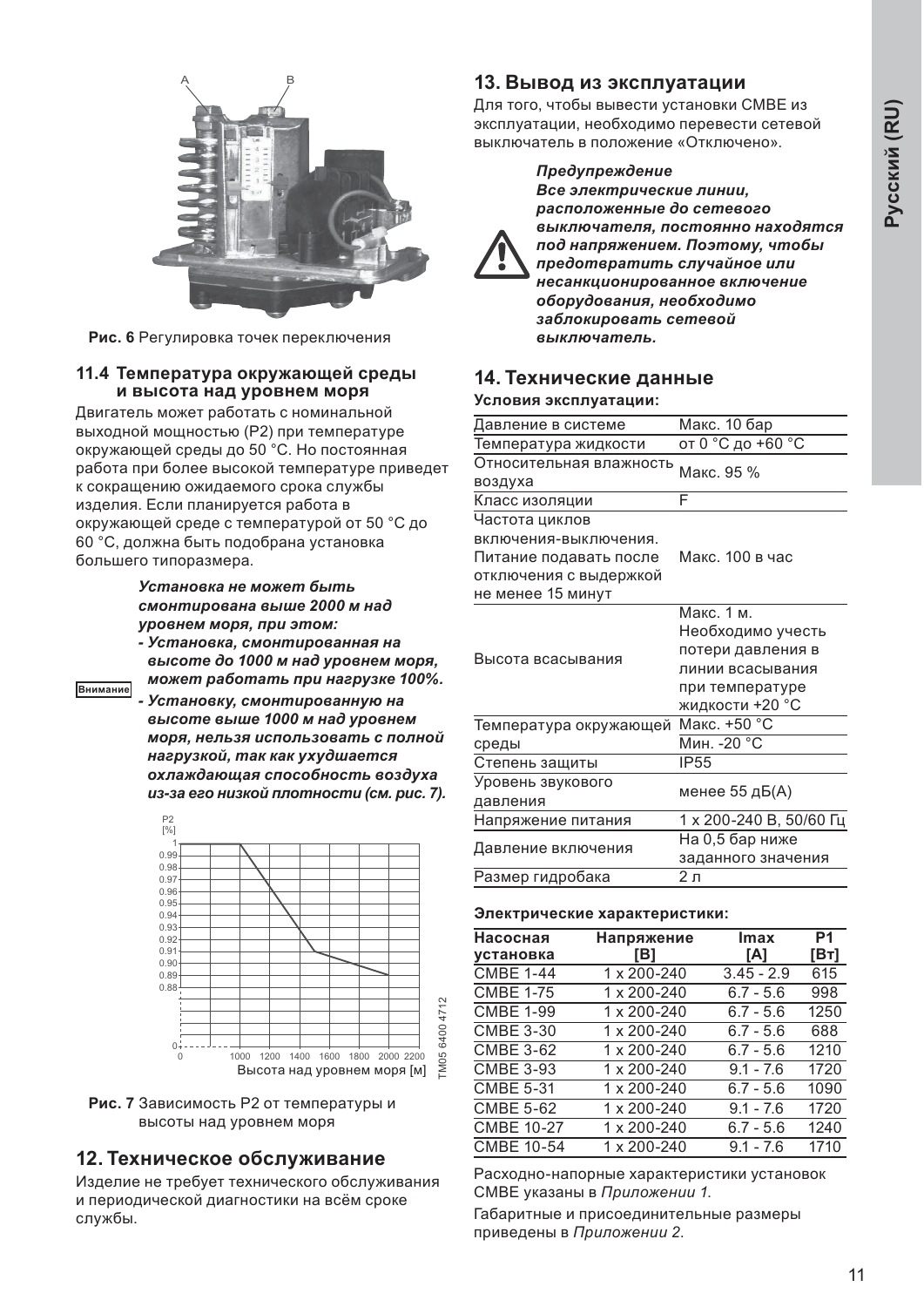#### 15. Обнаружение и устранение неисправностей



Предупреждение

 $\overline{A}$ еред началом работ необходимо убедиться, что питание насоса отключено, и тринять меры, чтобы предотвратить его случайное включение.

| Неисправность  |                                                                                                              | Световые<br>индикаторы | Причина |                                                                                                                  | Устранение неисправности                                                                                              |  |
|----------------|--------------------------------------------------------------------------------------------------------------|------------------------|---------|------------------------------------------------------------------------------------------------------------------|-----------------------------------------------------------------------------------------------------------------------|--|
|                |                                                                                                              | Красный Зелёный        |         |                                                                                                                  |                                                                                                                       |  |
| 1 <sup>1</sup> | Насос не<br>работает.                                                                                        |                        |         | а) Нет электропитания.                                                                                           | Включить питание.<br>Проверить кабели и<br>кабельные соединения на<br>предмет повреждений и<br>ослабления соединения. |  |
|                |                                                                                                              |                        | b)      | Перегорели<br>предохранители.                                                                                    | Проверить кабели и<br>кабельные соединения на<br>предмет повреждений и<br>заменить предохранители.                    |  |
|                |                                                                                                              | ☆                      | C)      | Датчик неисправен.                                                                                               | Заменить датчик.                                                                                                      |  |
| 2.             | Нестабильная<br>производитель-                                                                               | ☆                      | a)      | на входе в насос.                                                                                                | Слишком низкое давление Проверить условия на входе в<br>насос.                                                        |  |
|                | ность насоса.                                                                                                | ☆                      | b)      | Всасывающий<br>трубопровод частично<br>забит грязью.                                                             | Удалить засор и промыть<br>всасывающую линию.                                                                         |  |
|                |                                                                                                              | ☆                      | C)      | Утечка во всасывающей<br>линии.                                                                                  | Выполнить соответствующий<br>ремонт всасывающей линии.                                                                |  |
|                |                                                                                                              | ⊰്⊱                    |         | d) Воздух во всасывающей<br>линии или в насосе.                                                                  | Удалить воздух из<br>всасывающего трубопровода<br>или из насоса.<br>Проверить условия на входе в<br>Hacoc.            |  |
| 3.             | Сброс<br>показаний<br>индикаторов<br>возможен,<br>однако насос<br>работает<br>ТОЛЬКО<br>несколько<br>секунд. | ☆                      | a)      | на входе в насос.                                                                                                | Слишком низкое давление Проверить условия на входе<br>в насос.                                                        |  |
|                |                                                                                                              | ☆                      | b)      | Всасывающий<br>трубопровод частично<br>забит грязью.                                                             | Удалить засор и промыть<br>всасывающую линию.                                                                         |  |
|                |                                                                                                              | ☆                      | C)      | Обратный клапан на<br>напорном или<br>всасывающем патрубках<br>насоса заблокирован в<br>закрытом положении.      | Снять и промыть,<br>отремонтировать или<br>заменить клапан.                                                           |  |
|                |                                                                                                              | 兴                      |         | d) Утечка во всасывающей<br>линии.                                                                               | Выполнить соответствуюший<br>ремонт всасывающей линии.                                                                |  |
|                |                                                                                                              | ☆                      |         | е) Воздух во всасывающей<br>линии или в насосе.                                                                  | Удалить воздух из<br>всасывающего трубопровода<br>или из насоса.<br>Проверить условия на входе в<br>насос.            |  |
| 4.             | После<br>выключения                                                                                          |                        |         | а) Утечка во всасывающей<br>линии.                                                                               | Выполнить соответствующий<br>ремонт всасывающей линии.                                                                |  |
|                | насос<br>вращается в<br>обратном                                                                             |                        |         | b) Неисправен обратный<br>клапан на напорном или<br>всасывающем патрубках.                                       | Снять и промыть,<br>отремонтировать или<br>заменить клапан.                                                           |  |
| направлении.   |                                                                                                              |                        |         | с) Обратный клапан на<br>всасывающем патрубке<br>насоса заблокирован в<br>открытом или<br>приоткрытом положении. | Снять и промыть,<br>отремонтировать или<br>заменить клапан.                                                           |  |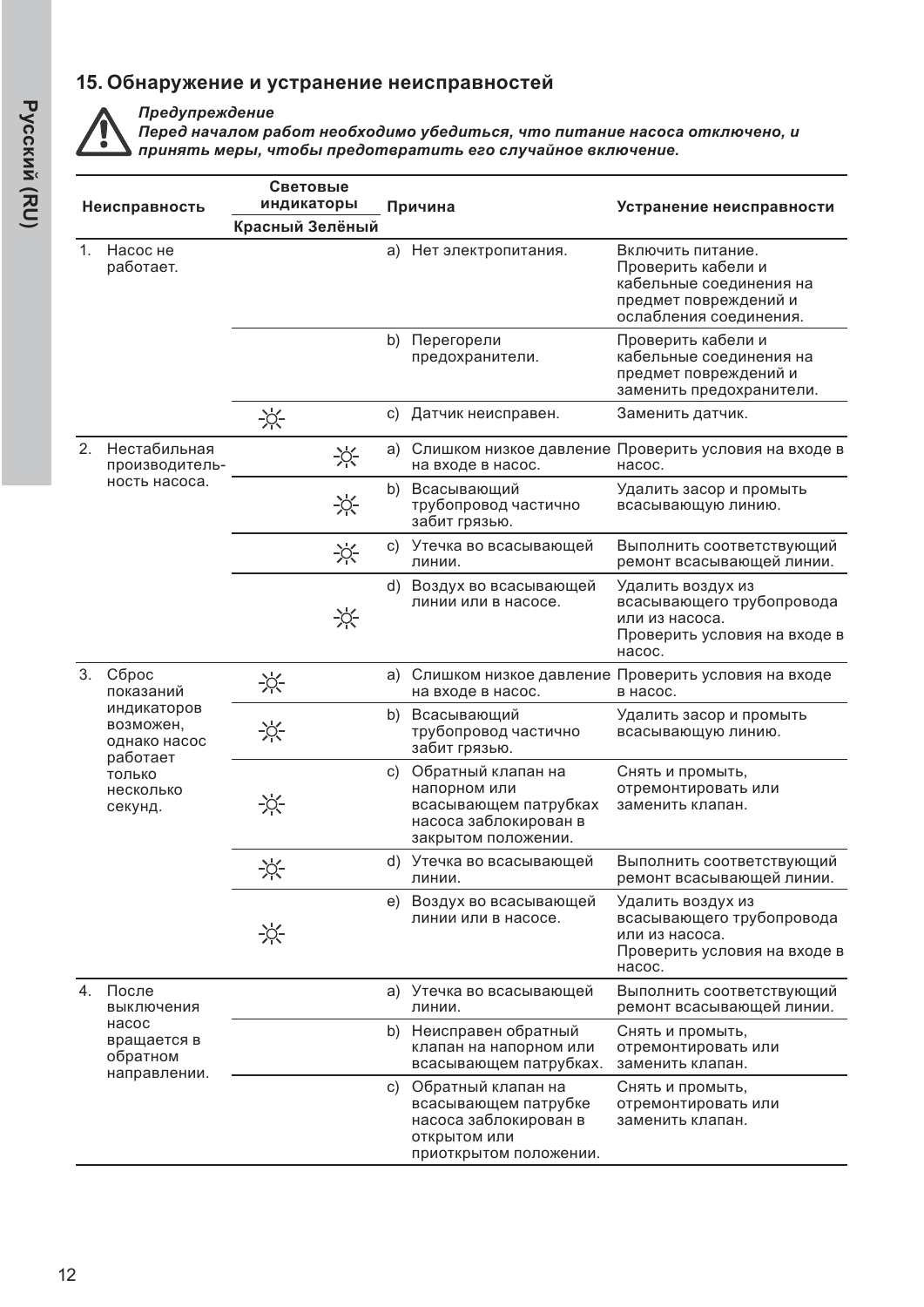## Pyccknň (RU) Pyccknň (RU)

#### 16. Утилизация изделия

Основным критерием предельного состояния изделия является:

- 1. отказ одной или нескольких составных частей, ремонт или замена которых не предусмотрены;
- 2. увеличение затрат на ремонт и техническое обслуживание, приводящее к экономической нецелесообразности эксплуатации.

Данное изделие, а также узлы и детали должны собираться и утилизироваться в соответствии с требованиями местного законодательства в области экологии.

#### 17. Изготовитель. Срок службы

Изготовитель:

Концерн Grundfos Holding A/S,

Poul Due Jensens Vej 7, DK-8850 Bjerringbro, Дания\*

\* точная страна изготовления указана на фирменной табличке оборудования.

Уполномоченное изготовителем лицо/Импортер\*\*: ООО «Грундфос Истра»

143581. Московская область. Истринский р-он.

Павло-Слободское с/п. д. Лешково, д. 188.

Импортер по Центральной Азии:

ТОО «Грундфос Казахстан»

Казахстан, 050010, г. Алматы,

мкр-н Кок-Тобе, ул. Кыз-Жибек, 7.

\*\* указано в отношении импортного оборудования. Для оборудования, произведенного в России: Изготовитель: ООО «Грундфос Истра» 143581, Московская область, Истринский р-он, Павло-Слободское с/п, д. Лешково, д. 188. Импортер по Центральной Азии: ТОО «Грундфос Казахстан» Казахстан, 050010, г. Алматы, мкр-н Кок-Тобе, ул. Кыз-Жибек, 7. Срок службы оборудования составляет 10 лет.

Возможны технические изменения.